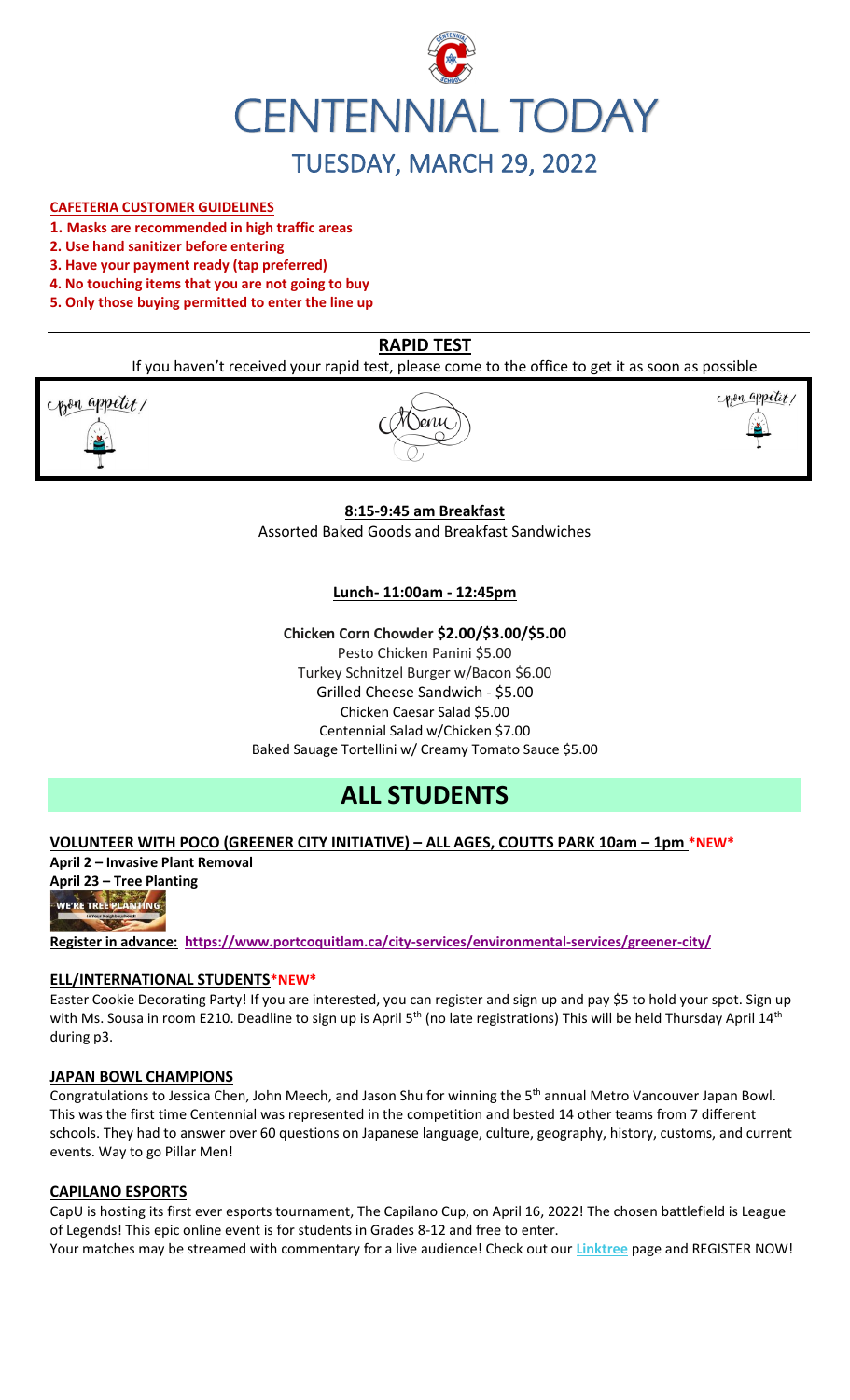## **The MyEd Portal has NOW CLOSED as the deadline to input classes has passed (March 1st).**

If you have not input your courses, you MUST hand in a PDF of your course selection sheet ASAP to your counsellor to be registered for courses for the 2022-2023 school year. Delaying handing in your course selection sheet will mean less chance of getting courses that you need or want for next year.

Failure to hand in your course selection sheet will mean that you will not have any courses scheduled for next year. If you HAVE already input your courses but have NOT handed in a PDF to your counsellor, you MUST also do this ASAP.

# **GRADE 12'S**

**CAREER CENTRE Visit the online Centennial Career Centre Page [HERE](https://www.sd43.bc.ca/school/centennial/ProgramsServices/CareerCentre/experiences/Pages/default.aspx#/=)**



# **@cent43careercentre**

### **BCIT PATHWAY AWARDS – 3 X \$3,000 for SD43\*NEW\***

Deadline Friday April 1<sup>st</sup>. Visit the career centre for application & details. [https://www.sd43.bc.ca/school/centennial/ProgramsServices/CareerCentre/financeawards/Pages/default.aspx](https://www.sd43.bc.ca/school/centennial/ProgramsServices/CareerCentre/financeawards/Pages/default.aspx#/=)  $#/=$ 

# **14 SCHOLARSHIPS, BURSARIES AND AWARDS HAVE DEADLINES OF MARCH 31ST\*NEW\***

Visit the Career Centre to apply!

# **ATCO INDIGENOUS SCHOLARHIPS\*NEW\***

3 CATAGORIES amounts vary. Open to Indigenous students in grade 10 - 12, students enrolling in college, and students enrolling in university. Deadline August 15<sup>th</sup>. 2022. [https://www.atco.com/en-ca/our](https://www.atco.com/en-ca/our-commitment/partnerships-indigenous-peoples/indigenous-education-programs.html#:~:text=The%20Awards,in%20degree%20or%20graduate%20programs.)[commitment/partnerships-indigenous-peoples/indigenous-education](https://www.atco.com/en-ca/our-commitment/partnerships-indigenous-peoples/indigenous-education-programs.html#:~:text=The%20Awards,in%20degree%20or%20graduate%20programs.)[programs.html#:~:text=The%20Awards,in%20degree%20or%20graduate%20programs.](https://www.atco.com/en-ca/our-commitment/partnerships-indigenous-peoples/indigenous-education-programs.html#:~:text=The%20Awards,in%20degree%20or%20graduate%20programs.)

# **YOUNG WOMEN IN PUBLIC SAFETY – EMPLOYMENT OPPORTUNITY\*NEW\***

A virtual WEB-BASED opportunity for females in **grade 11** to learn about opportunities in public service. \$15 per hour. *(Border Service, RCMP, Intelligence Agency, Parole Board, Correctional Service***) 5 days from July 11-15, 2022** 7.5 hours per day during program. APPLY BY APRIL 4<sup>th</sup>, 2022 [https://emploisfp-psjobs.cfp-psc.gc.ca/srs](https://emploisfp-psjobs.cfp-psc.gc.ca/srs-sre/page01.htm?poster=982&lang=en)[sre/page01.htm?poster=982&lang=en.htm](https://emploisfp-psjobs.cfp-psc.gc.ca/srs-sre/page01.htm?poster=982&lang=en)

### **INFO SESSIONS FOR GRADE 11'S ONGOING \*NEW\***

Discover a variety of post-secondary programs in BC:<https://www.postsecondarybc.ca/events/> Discover UVIC for gr.  $10 & 11 -$  April 4<sup>th</sup> and  $22<sup>nd</sup>$ .

# **DOUGLAS COLLEGE MARCH INFO SESSIONS: \*NEW\***

March 29<sup>th</sup> & March 31 Register: [https://www.douglascollege.ca/future-students/explore](https://www.douglascollege.ca/future-students/explore-douglas/information-sessions)[douglas/information-sessions](https://www.douglascollege.ca/future-students/explore-douglas/information-sessions)

### **Save the date - NCAA VIRTUAL FAIR & WEBINAR UPDATE\*NEW\***

Thursday April 21<sup>st</sup> 2 – 6 pm PST h[ttps://www.educationusacanada.ca/april-21-virtual-fair/](https://www.educationusacanada.ca/april-21-virtual-fair/)

# **LOCAL SCHOLARSHIP PACKAGE AND DISTRICT AUTHORITY AWARDS \*NEW\***

**INFO HERE:** 

**[https://www.sd43.bc.ca/school/centennial/ProgramsServices/CareerCentre/Pages/default.aspx#/=.aspx](https://www.sd43.bc.ca/school/centennial/ProgramsServices/CareerCentre/Pages/default.aspx#/=)** DEADLINE TO APPLY **APRIL 8TH BY 12:30.**

### **\*Please note: The Mike Jennejohn Bursary has been cancelled for 2022. \*NEW\***

### **PACIFIC LEADER'S SCHOLARSHIPS FOR CHILDREN OF PUBLIC SERVANTS**

[Pacific Leaders scholarships for children of public servants -](https://www2.gov.bc.ca/gov/content/careers-myhr/all-employees/career-development/pacific-leaders/scholarships-for-children) Province of British Columbia (gov.bc.ca) 60 Awards of \$2,500. Minimum "B" average grades 10-12 and other criteria. Apply by May 13th, 2022.

### **JAYMIE LYNN ROBERTSON 2022 MEMORIAL BURSARY (EPILEPSY AND SEIZURE EDUCATION**

3 X \$1,000 available. This is award will not be granted based on academic achievement, but the recipient must demonstrate financial need and submit a 300-word essay on how epilepsy has impacted his or her life. Due March 31/2002 Details [HERE](https://www.sd43.bc.ca/school/centennial/ProgramsServices/CareerCentre/financeawards/Pages/default.aspx#/=)

### **GRACE FAMILY NETWORK SCHOLARSHIP ESSAY**

3 X \$500 awards for 2022. Visit the career website or **[www.gfnf.org](http://www.gfnf.org/)**. Preference will be given to graduating students pursuing post-secondary who have financial need. **"WHAT ARE YOUR IDEAS TO REDUCE SYSTEMIC BIAS AND INEQUITY IN SOCIETY?"** (500 words) Deadline May 31st, 2022